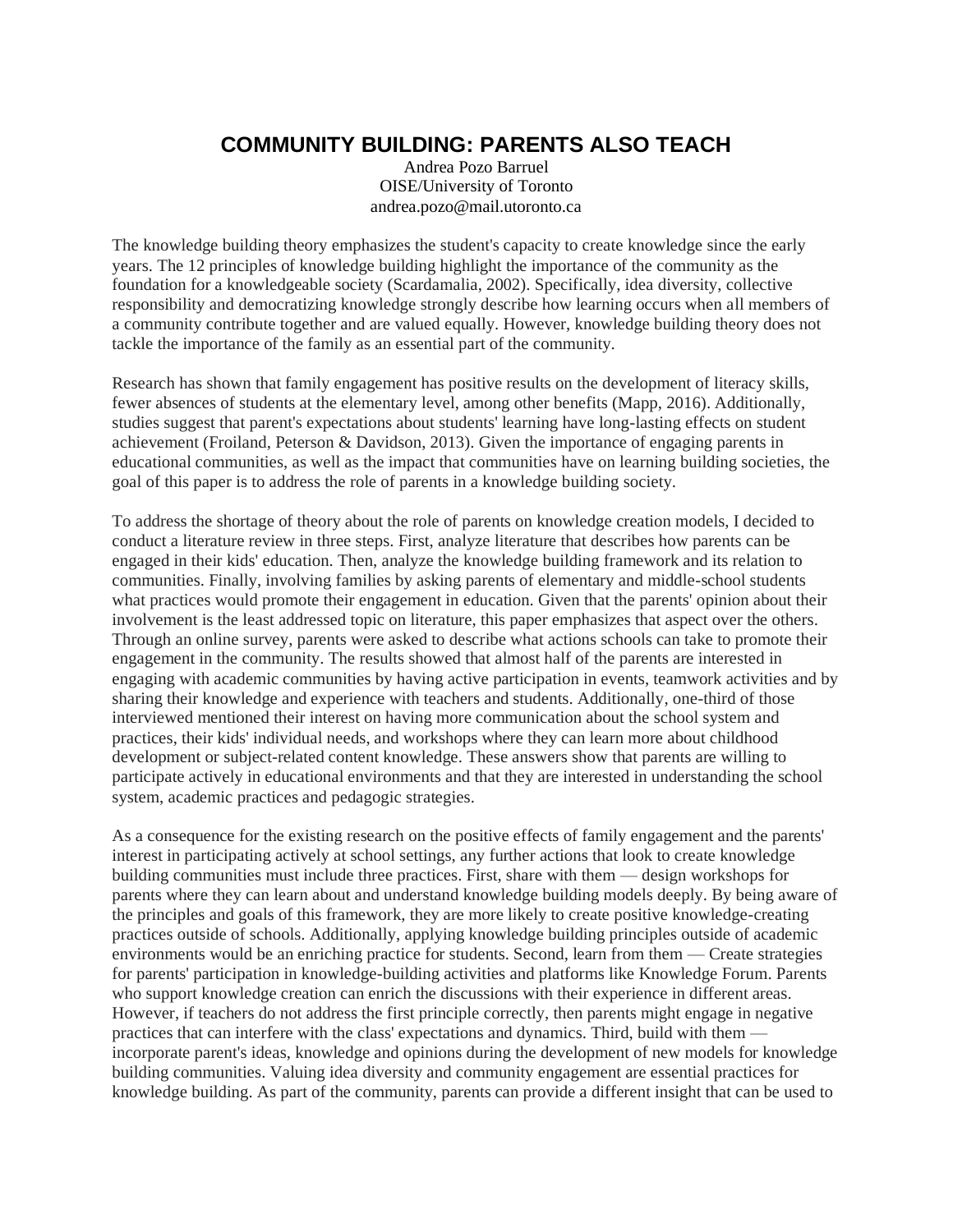create new practices. Additionally, utilizing families' experience in building new educational models would be a leading practice in education.